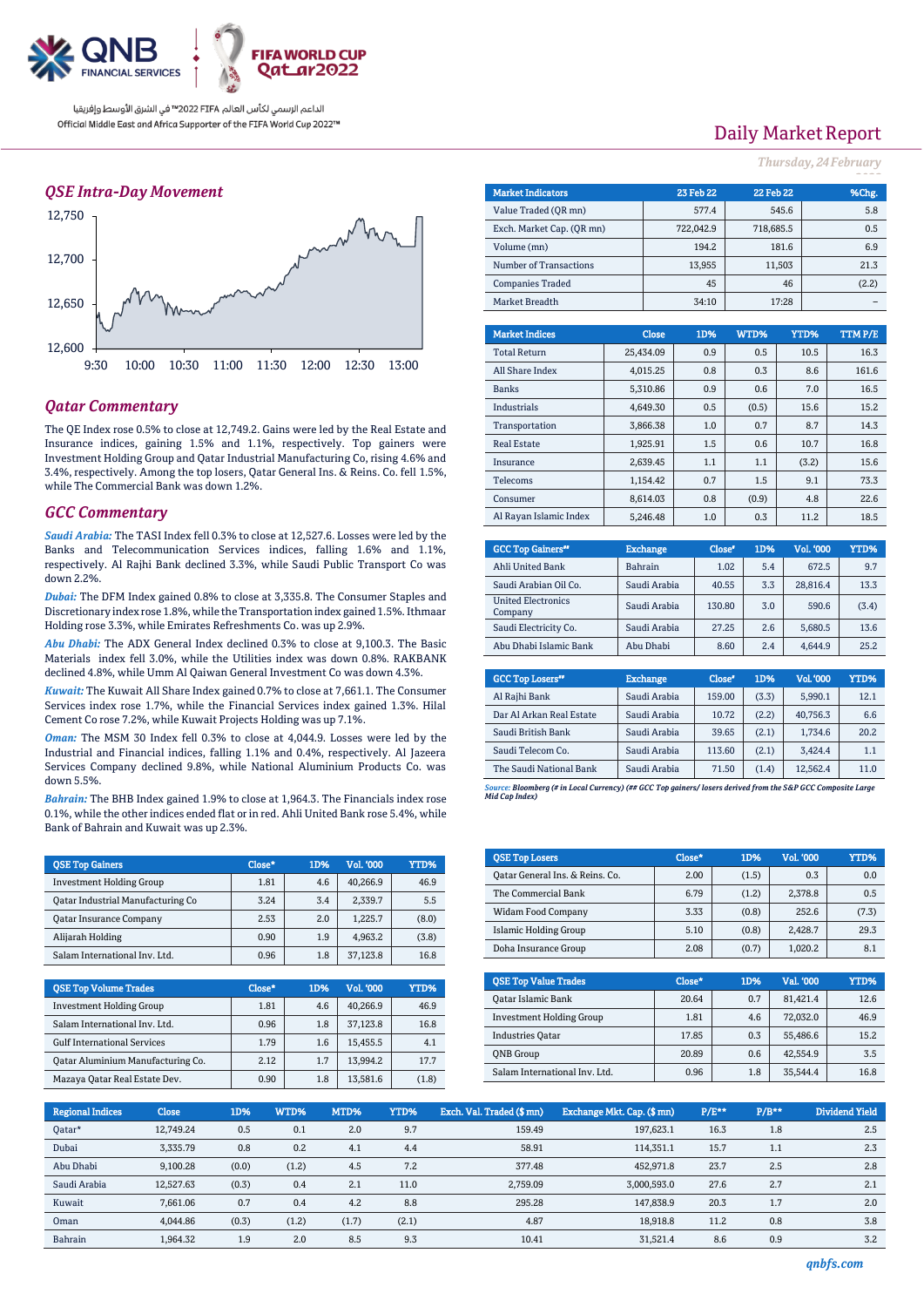

# Daily Market Report

*Thursday, 24February*

*2022*

*Source: Bloomberg, Qatar Stock Exchange, Tadawul, Muscat Securities Market and Dubai Financial Market (\*\* TTM; \* Value traded (\$ mn) do not include special trades, if any)*

### *Qatar Market Commentary*

- The QE Index rose 0.5% to close at 12,749.2. The Real Estate and Insurance indices led the gains. The index rose on the back of buying support from GCC, Arab and foreign shareholders despite selling pressure from Qatari shareholders.
- Investment Holding Group and Qatar Industrial Manufacturing Co were the top gainers, rising 4.6% and 3.4%, respectively. Among the top losers, Qatar General Ins. & Reins. Co. fell 1.5%, while The Commercial Bank was down 1.2%.
- Volume of shares traded on Wednesday rose by 6.9% to 194.2mn from 181.6mn on Tuesday. Further, as compared to the 30-day moving average of 192.5mn, volume for the day was 0.9% higher. Investment Holding Group and Salam International Inv. Ltd. were the most active stocks, contributing 20.7% and 19.1% to the total volume, respectively.

| <b>Overall Activity</b>        | <b>Buy %*</b> | Sell %* | Net (QR)         |
|--------------------------------|---------------|---------|------------------|
| Qatari Individuals             | 36.25%        | 46.64%  | (60,019,321.3)   |
| <b>Oatari Institutions</b>     | 21.27%        | 24.33%  | (17,696,698.0)   |
| Oatari                         | 57.52%        | 70.97%  | (77, 716, 019.4) |
| <b>GCC</b> Individuals         | 0.88%         | 0.90%   | (126, 497.7)     |
| <b>GCC</b> Institutions        | 4.26%         | 1.57%   | 15,556,671.0     |
| GCC                            | 5.14%         | 2.47%   | 15,430,173.3     |
| Arab Individuals               | 11.53%        | 11.39%  | 853,466.3        |
| Arab Institutions              | 0.00%         | 0.00%   |                  |
| Arab                           | 11.53%        | 11.39%  | 853,466.3        |
| Foreigners Individuals         | 2.26%         | 2.66%   | (2,306,911.2)    |
| <b>Foreigners Institutions</b> | 23.55%        | 12.51%  | 63,739,290.9     |
| <b>Foreigners</b>              | 25.81%        | 15.18%  | 61.432.379.7     |

*Source: Qatar Stock Exchange (\*as a % of traded value)*

## *Earnings Releases, Global Economic Data and Earnings Calendar*

#### Earnings Releases

| Company                           | <b>Market</b> | Currency   | Revenue (mn)<br>402021 | % Change<br>YoY | <b>Operating Profit</b><br>$(mn)$ 402021 | % Change<br>YoY | <b>Net Profit</b><br>$(mn)$ 402021 | % Change YoY |
|-----------------------------------|---------------|------------|------------------------|-----------------|------------------------------------------|-----------------|------------------------------------|--------------|
| Halwani Bros. Co.*                | Saudi Arabia  | <b>SR</b>  | 1,091.3                | 3.4%            | 124.2                                    | $-14.1%$        | 84.3                               | $-16.5%$     |
| Bahrain National Holding Company* | Bahrain       | <b>BHD</b> | 39.7                   | 8.1%            | 4.1                                      | 14.8%           | 6.4                                | 29.4%        |
| INOVEST*                          | Bahrain       | <b>USD</b> | 5.6                    | $-38.0%$        | (3.3)                                    | N/A             | 0.7                                | $-85.2%$     |

*Source: Company data, DFM, ADX, MSM, TASI, BHB. (\*Financial for FY2021)*

#### Global Economic Data

| Date  | <b>Market</b> | <b>Source</b>                           | <b>Indicator</b>                    | Period | <b>Actual</b>                | <b>Consensus</b> | <b>Previous</b> |
|-------|---------------|-----------------------------------------|-------------------------------------|--------|------------------------------|------------------|-----------------|
| 02/24 | <b>US</b>     | Department of Labor                     | <b>Initial Jobless Claims</b>       | 19-Feb | $\qquad \qquad \blacksquare$ | 235k             | 248k            |
| 02/24 | <b>US</b>     | Department of Labor                     | <b>Continuing Claims</b>            | 12-Feb | -                            | 1580k            | 1593k           |
| 02/24 | <b>US</b>     | <b>Bureau of Economic Analysis</b>      | <b>GDP</b> Annualized OoO           | 4Q S   |                              | 7.00%            | 6.90%           |
| 02/24 | <b>US</b>     | <b>Bureau of Economic Analysis</b>      | <b>GDP Price Index</b>              | 4Q S   | -                            | 6.90%            | 6.90%           |
| 02/24 | <b>US</b>     | U.S. Census Bureau                      | <b>New Home Sales</b>               | Jan    | -                            | 802k             | 811k            |
| 02/24 | <b>UK</b>     | <b>Confederation of British Indus</b>   | <b>CBI Retailing Reported Sales</b> | Feb    | -                            | 25               | 28              |
| 02/23 | <b>EU</b>     | Eurostat                                | CPI YoY                             | Jan F  | 5.10%                        | 5.10%            | 5.00%           |
| 02/23 | EU            | Eurostat                                | CPI MoM                             | Jan F  | 0.30%                        | 0.30%            | 0.30%           |
| 02/23 | EU            | Eurostat                                | <b>CPI Core YoY</b>                 | Jan F  | 2.30%                        | 2.30%            | 2.30%           |
| 02/23 | Germany       | <b>GfK AG</b>                           | <b>GfK Consumer Confidence</b>      | Mar    | $-8.1$                       | $-6.3$           | $-6.7$          |
| 02/23 | France        | <b>INSEE National Statistics Office</b> | <b>Business Confidence</b>          | Feb    | 112                          | 108              | 107             |
| 02/23 | France        | <b>INSEE National Statistics Office</b> | <b>Manufacturing Confidence</b>     | Feb    | 112                          | 112              | 113             |

*Source: Bloomberg (s.a. = seasonally adjusted; n.s.a. = non-seasonally adjusted; w.d.a. = working day adjusted)*

#### Earnings Calendar

| <b>Tickers</b> | <b>Company Name</b>                           | Date of reporting 4Q2021 results | No. of days remaining | <b>Status</b> |
|----------------|-----------------------------------------------|----------------------------------|-----------------------|---------------|
| <b>OATI</b>    | <b>Qatar Insurance Company</b>                | 27-Feb-22                        |                       | Due           |
| <b>AKHI</b>    | Al Khaleej Takaful Insurance Company          | 28-Feb-22                        |                       | Due           |
| <b>DBIS</b>    | Dlala Brokerage & Investment Holding Company  | 2-Mar-22                         |                       | Due           |
| OGRI           | Qatar General Insurance & Reinsurance Company | 3-Mar-22                         |                       | Due           |
| <b>OOIS</b>    | <b>Qatar Oman Investment Company</b>          | 3-Mar-22                         |                       | Due           |
| <b>BLDN</b>    | Baladna                                       | 7-Mar-22                         |                       | Due           |
| <b>MCCS</b>    | Mannai Corporation                            | 16-Mar-22                        | 20                    | Due           |

*Source: QSE*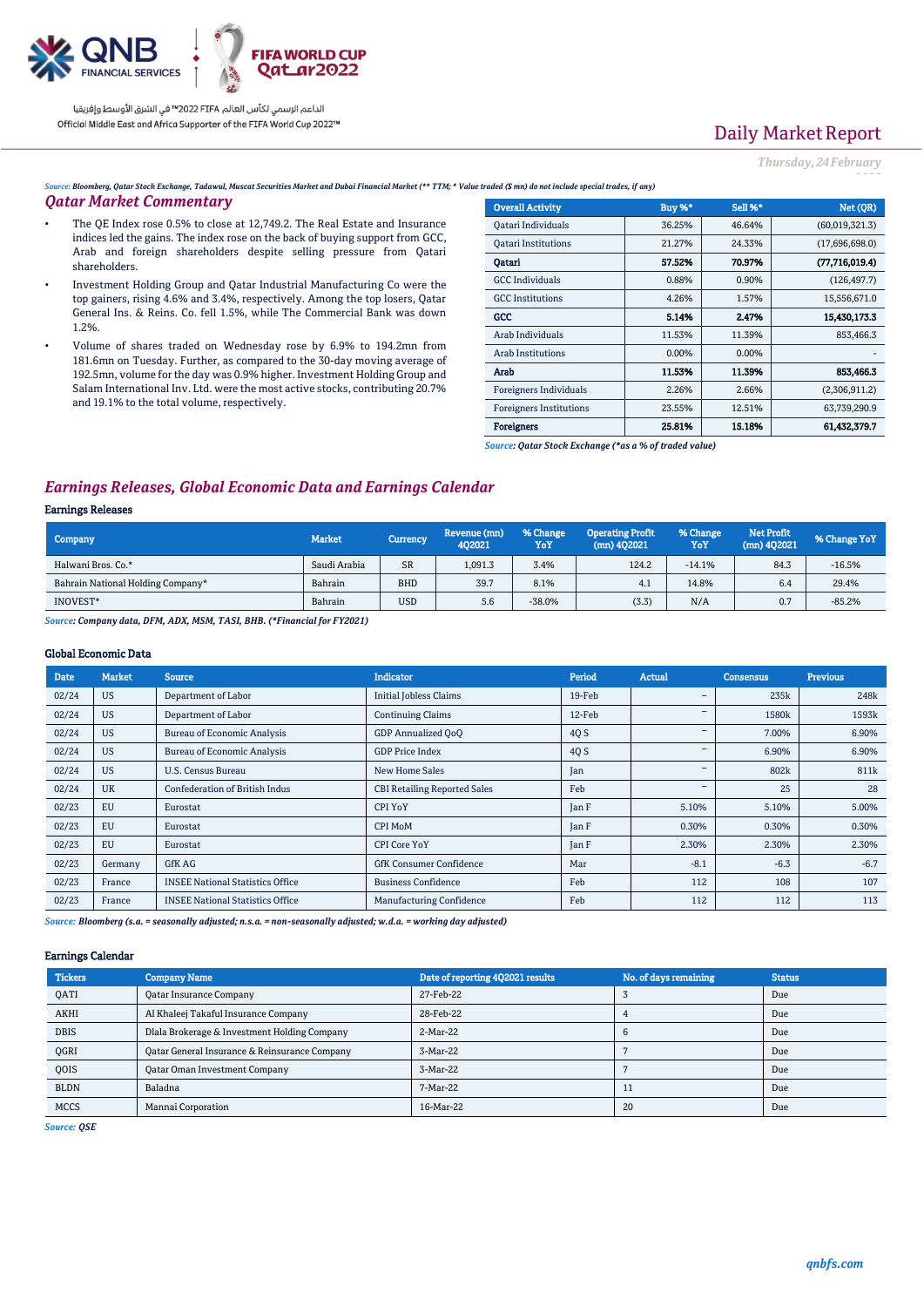

## *Qatar*

- QFBQ reports net profit of QR38.4mn in 4Q2021 Qatar First Bank's (QFBQ) net profit rose 3129.2% YoY (+82.6% QoQ) to QR38.4mn in 4Q2021. The earnings per share amounted to QR0.143 in FY2021 as compared to loss per share of QR0.324 in FY2020. The company's board of directors decided not distributes any profits for the fiscal year 2021. QFBQ recorded the Bank's highest ever net profit attributable to equity holders of the bank of QR100.37mn in the previous 6 years. With a solid strategic direction under the new leadership, QFBQ overcame the difficult market conditions followed by the challenges of the outbreak of the COVID-19 pandemic. The Bank improved its operational efficiency, developed new investment products and services, expanded its client base which led to an outstanding performance and significant growth in its financial results in 2021.The Bank maintained a sustainable fee income stream, reduced its funding costs in deposits, which resulted in a stronger balance sheet and healthy liquidity position for the year. The Bank further rationalized its operating cost by 15% over the previous year improving its operational efficiency. The Bank's total Assets Under Management (AUM) reached QR3.85bn, an increase of 79% over the last year, following the various real estate acquisitions in the US real estate market. In 2021, QFBQ completed five new acquisitions in the United States and Qatar including LULU Messila hyper-market building, the HQ of Huntsman International, Fouteen555 a 2020-award winning multi-tenant office building, Phase 1 of Healthcare Technology Company Head-quarters, and Ten West Corporate Center One. The Bank made successful exits in its different business lines in the year 2021. In the Private Equity segment, QFBQ exited Cambridge Medical and Rehabilitation Centre Ltd, a healthcare company selling its stake for QR115mn and clocking an IRR of 19%. The Bank also exited Kennedy Flats, a multifamily residential building in the US, generating more than 9% IRR for its investors since its acquisition 3.5 years ago. The Bank invested in a fixed income portfolio to diversify its income base and improve its liquidity during 2021. Total income reached QR226.7mn for the year ending 31 December 2021 com-pared to a total loss of 42.7mn for the same period last year. The Bank increased its fee and dividend income from QR19mn to QR44mn registering a growth of 131%, mainly driven by QFBQ's focus on real estate investments and Sukuk funds. Total equity attributable to QFBQ's shareholders reached QR573mn at the end of 2021, while the capital adequacy under Basel III reached 18% at the end of the year, which affirms QFBQ's strong financial position. In addition, QFBQ's client base increased by more than 100% which reflects the Bank's successful strategy and the clients' confidence in its products and services. The Bank's asset portfolio, profitability growth and increase in client base reflects its continuous efforts in improving the quality in various business parameters. (QSE, Peninsula Qatar)
- AHCS' bottom line rises 208.2% YoY and 25.9% QoQ in 4Q2021 Aamal Company's (AHCS) net profit attributable to equity holders of the parent rose 208.2% YoY (+25.9% QoQ) to QR97.8mn in 4Q2021.The company's revenue came in at QR493.6mn in 4Q2021, which represents an increase of 47.4% YoY (+26.6% QoQ). EPS amounted to QR0.05 in FY2021 as compared to QR0.02 in FY2020, with distribution of cash dividends of QR0.05 per share. Aamal Company has reported a 156.3% year-on-year growth in net profit to QR312mn in 2021. Total revenue shot up 22% to QR1.59bn, mainly on the back of the industrial manufacturing, property and managed services. "Underpinned by Aamal's clear strategy, sustained financial strength, disciplined cost control, and resilient and diversified business model, all four business segments performed well at an operational level and demonstrated the company's ongoing ability to seize new opportunities as they arise and to adapt swiftly to evolving market demands," said Aamal Chairman HE Sheikh Faisal bin Qassim al-Thani. The industrial manufacturing revenue rose 113% year-on-year to QR431.7mn and net profit by 74.7% to QR56.6mn, reflecting its success in launching new products, expanding production capacity, and further developing its client base.Highlighting that the outlook of the segment for 2022 remains "positive", Aamal said the Qatari government has allocated QR74bn for major projects in 2022, benefiting several of the segment's subsidiaries, including Aamal Readymix which has a strong project pipeline for this year. Furthermore, there is an imperative to accelerate the

# Daily Market Report

*Thursday, 24February*

*2022*

completion of existing construction projects ahead of the FIFA World Cup. The property segment revenue increased 38.8% year-on-year to QR262.6mn and net profit by 945.9% to QR197.6mn, reflecting new shop openings at City Center Doha, improved occupancy rates at Aamal Real Estate, and the elimination of negative fair value adjustments made in 2020 at the height of the pandemic restrictions (QSE, Gulf-Times.com)

- WDAM reports net loss of QR41.7mn in 4Q2021 Widam Food Company (WDAM) reported net loss of QR41.7mn in 4Q2021 as compared to net loss of QR13.8mn in 4Q2020 and QR9mn in 3Q2021. Loss per share amounted to QR0.37 in FY2021 as compared to earnings per share of QR0.28 in FY2020. The company's board of directors decided not distributes any profits for the fiscal year 2021. (QSE)
- Widam Food Company to holds its AGM and EGM on April 04 Widam Food Company announced that the General Assembly Meeting AGM and EGM will be held on 04/04/2022, ALShomoukh Tower, Tower B, M Floor and 09:30 PM. In case of not completing the legal quorum, the second meeting will be held on 06/04/2022, ALShomoukh Tower, Tower B, M Floor and 09:30 PM. (QSE)
- Doha Insurance to holds its AGM and EGM on March 16 Doha Insurance announced that the General Assembly Meeting AGM and EGM will be held on 16/03/2022, La Cigale Hotel, Wajbah Hall and 04:30 PM. In case of not completing the legal quorum, the second meeting will be held on 23/03/2022, La Cigale Hotel, Wajba Hall and 04:30 PM. (QSE)
- Aamal to holds its AGM and EGM on March 28 Aamal announced that the General Assembly Meeting AGM and EGM will be held on 28/03/2022, using Zoom application and 04:30 PM. In case of not completing the legal quorum, the second meeting will be held on 29/03/2022, using Zoom application and 04:30 PM. (QSE)
- Qatar and Turkey to explore opportunities in fintech sector Qatar and Turkey enjoy deep-rooted ties. The cooperation between the two countries is utmost importance as Qatar is Turkey's strategic partner in several fields including financial technology. There is huge potential for cooperation in the financial technology (fintech) sector, said a senior Turkish official during an event, yesterday. Presidency of the Republic of Türkiye Finance Office and Qatar Financial Centre (QFC) organised a webinar entitled 'Fintech and Digital Participation Banking: Turkish Solutions and Opportunities in Qatar'. It shed light on the dynamic ecosystems of Turkey and Qatar with opportunities to collaborate, focusing on Turkish fintech solutions and took a closer look at their innovative business models for the financial world. Necip Fazıl Kaymak, Vice President of the Republic of Türkiye Finance Office delivered the opening speech which highlighted the importance of fintech in parallel with continuous development in technology. He said, "Fintech as a customer friendly approach which brings different perspectives to the world of finance while improving the way of doing business. The consequences of the pandemic revealed the importance of digital companies, competence and infrastructure which also increased the interest in fintech globally." (Peninsula Qatar)
- General Authority of Customs awards AEO certification to GWCS Continuing with its commitment to offer unparalleled services to clients and be a pioneer in the field of logistics, GWCS got accredited as an Authorized Economic Operator (AEO) from Qatar's General Authority of Customs. GWCS met all the stringent range of conditions and requirements and inter-nationally accredited safety and security standards requirements to become a trusted international supply chain operator by the General Authority of Customs and is now the first company to be awarded this certificate in the customs clearance category in Qatar, and the accreditation for Authorized Economic Operator in Import/Export Category. It will now be able to offer its diversified services with quicker turnarounds and higher compliance to world-class safety and security standards. "Meeting all the requirements of the AEO programme is testament to our due diligence in ensuring that our processes and systems are of the highest-standard and our commitment to go that extra mile in raising the standards of supply chain locally and internationally," remarked Ranjeev Menon, Group CEO at GWCS. (Peninsula Qatar)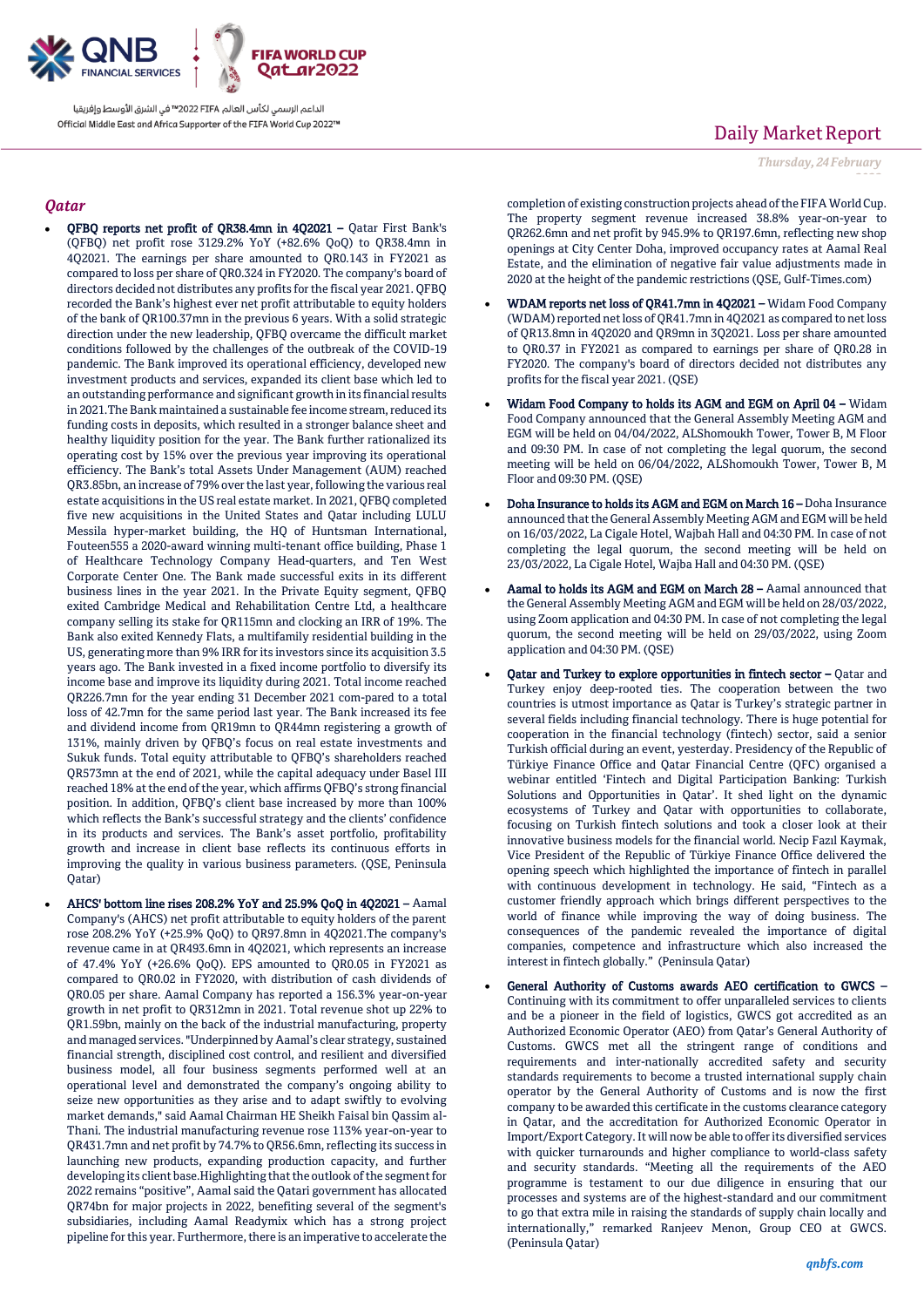

- QA, Malaysia Airlines sign strategic cooperation deal Qatar Airways and Malaysia Airlines Berhad announced a new chapter in their long-standing relationship by signing a Memo-randum of Understanding (MoU). The new agreement will further facilitate a strategic cooperation that will see both airlines working closely together across multiple areas of the business to offer an unrivalled and range of value-added services to passengers. With the enhanced partnership, both airlines will leverage each other's network strengths and provide more access for passengers to travel to new destinations beyond their individual networks while offering new and exclusive product to their customers soon. Qatar Airways' passengers will gain better access to the wider domestic Malaysia market and key destinations in Asia such as Penang, Langkawi and Medan, Indonesia. Operated by Malaysia Airlines via its hub, Kuala Lumpur International Airport (KLIA). Passengers will enjoy seamless connectivity to popular destinations in Europe, Africa, the Middle East and the Americas with Qatar Airways' extensive network via Doha. (Peninsula Qatar)
- Ties with Qatar very strong, says Saudi envoy  $A$  great leap has been recorded in Qatar-Saudi relations over the past year and the strengthening of these distinguished relations, await a promising future for the benefit of the peoples of the two countries, Saudi ambassador Prince Mansour bin Khalid bin Farhan al-Saud has said. "The relations of the Kingdom of Saudi Arabia and Qatar extend for about 140 years and are deeply rooted in history, linking the two ruling families in the two countries to brotherhood, love and ancient bonding, and the relations of the two brotherly peoples are characterised by ties of kinship and religious, cultural, civil, and historical heritage, and therefore the relations are very strong, thanks to God," he said. Talking to journalists at a programme organised by the embassy Wednesday to celebrate the Founding Day of the Kingdom, Prince Mansour thanked his "brothers in Qatar for their celebration and participation with their Saudi brothers on this occasion." Saudi Arabia marks February 22 as its "Founding Day" and the embassy celebrated the day under the slogan "The Day We Began" in Doha. (Gulf-Times.com)
- Qatar's real estate trade exceeds QR489mn in one week The volume of real estate trading in sales contracts at the Department of Real Estate Registration at the Ministry of Justice during the period from February 14 to February 17 reached QR489,102,450. The weekly bulletin issued by the Department shows that the list of real estate properties traded for sale included vacant lands, houses, apartment buildings, multi-purpose buildings, a commercial building and a residential complex. Sales were concentrated in the municipalities of Al Rayyan, Doha, Al Wakra, Al Daayen, Umm Salal, Al Shamal, Al Khor and Al Dakhira. The volume of real estate trading during the period from February 6 to February 10 reached QR490,021,255. (Qatar Tribune)
- 2022 World Cup booking enquiries, requests rise FIFA World Cup Qatar 2022, tour organisers have received an overwhelming number of booking requests from fans and tourists. Being a link between the East and West and its easy accessibility from some of the world's major cities, Qatar anticipates a significant influx of visitors for the World Cup. With less than 280 days to the much-anticipated tournament, which will take place from November 21 December 18, in eight magnificent stadiums across Qatar, ticket applications have also reached significant numbers with 17 million requests in the first sales period. (Peninsula Qatar)
- Cabinet lauds results of 6th GECF Summit Prime Minister and Minister of Interior H E Sheikh Khalid bin Khalifa bin Abdulaziz Al Thani chaired the Cabinet's regular meeting held at its seat at the Amiri Diwan yesterday. Following the meeting, Minister of State for Cabinet Affairs H E Mohammed bin Abdullah Al Sulaiti issued the following statement: At the outset of the meeting, the Cabinet praised the results of the 6th Summit of the Gas Exporting Countries Forum (GECF), which was held Tuesday in Doha under the patronage of the Amir HH Sheikh Tamim bin Hamad Al Thani and with the participation of a number of Their Excellencies, Heads of State and Government, delegations of friendly countries, senior officials and experts in the field of energy. The Cabinet valued the speech of H H the Amir at the summit opening, in which he stressed the strengthening of Qatar's role in the natural gas industry, and its continued role in supporting efforts to protect the interests of gas

## Daily Market Report

### *Thursday, 24February*

*2022* exporters and preserve the interests of consumers, as well as underscoring the importance of GECF's role and member states' efforts to provide reliable natural gas sup-plies to global markets, maintain market stability, and contribute to supporting economic development, social progress and environmental protection. Also, the Cabinet hailed His Highness' call for strengthening dialogue and cooperation between member states on the one hand, and between exporters and importers on the other. The Cabinet affirmed that the Doha Declaration, which was adopted by the summit, establishes a new stage in the GECF path and charts the future path for the gas industry and its development, making it more capable of ensuring clean energy supplies in the world. (Peninsula Qatar)

- Kaabi meets Azerbaijan's Energy Minister Minister of State for Energy Affairs HE Saad Sherida Al Kaabi met with the Minister of Energy of Azerbaijani Parviz Shahbazov and his accompanying delegation in Doha on Wednesday. Discussions during the meeting dealt with bilateral relations in the field of energy between Qatar and Azerbaijan and the means to enhance them. (Qatar Tribune)
- Al-Kaabi meets Egypt petroleum minister Qatar's Minister of State for Energy Affairs HE Saad bin Sherida al-Kaabi met in Doha with Tarek El-Molla, the Minister of Petroleum and Mineral Resources of Egypt. Discussions during the meeting, which was held on the sidelines of the Ministerial Meeting of the Gas Exporting Countries Forum, dealt with relations between the two countries in the field of energy, as well as with issues related to the forum and to advancing its mission. (Gulf-Times.com)
- Al-Kaabi meets Malaysian minister Qatar's Minister of State for Energy Affairs HE Saad bin Sherida al-Kaabi met in Doha with Dato' Sri Mustapa bin Mohamed, the Minister in the Malaysian Prime Minister's Department. Discussions during the meeting, which was held on the sidelines of the Ministerial Meeting of the Gas Exporting Countries Forum, dealt with relations between the two countries in the field of energy, as well as with issues related to the forum and to advancing its mission. (Gulf-Times.com)
- Al-Kaabi meets Equatorial Guinea minister Qatar's Minister of State for Energy Affairs HE Saad bin Sherida al-Kaabi met in Doha with Gabriel Mbaga Obiang Lima, the Minister of Mines and Hydrocarbons of the Equatorial Guinea. Discussions during the meeting, which was held on the sidelines of the Ministerial Meeting of the Gas Exporting Countries Forum, dealt with relations between the two countries in the field of energy, as well as with issues related to the forum's activities. (Gulf-Times.com)

### *International*

- Brent Oil Jumps to \$100 a Barrel on Russia-Ukraine Tensions Brent oil surged past \$100 a barrel for the first time since 2014 as Russia's dramatic escalation of the Ukraine crisis sparked fears of a disruption to the region's critical energy exports. Futures in London jumped as much as 3.3% after a report that President Vladimir Putin has decided to conduct a military operation. Russia is a key supplier of energy to global customers, with Europe relying on the nation for about a quarter of its oil supplies and a third of its gas. Crude's return to triple digits completes a prodigious recovery -- barely imaginable a year ago -- as the market flips from surplus to scarcity. It reflects a global economy rushing back to normality from Covid-19 faster than it can secure supplies of raw materials of all kinds. In addition to oil and gas, Russia is a major producer of aluminum and wheat, which Ukraine also grows. The increase in the price of multiple commodities is contributing to a surge in inflation to the highest level in decades, threatening a cost-of-living crisis for millions and forcing central banks to contemplate a phase of monetary tightening that might choke off the rebound. It even extends beyond oil, across the full spectrum of energy derivatives and commodities markets. More raw materials are commanding a premium for prompt deliveries -- a condition known as backwardation -- than at any point in the past two decades, according to Bloomberg calculations. This creates a profound dilemma for Western powers. (Bloomberg)
- *qnbfs.com* MBA: US mortgage applications tumble last week – US mortgage applications plunged to their lowest level in more than two years last week as rising mortgage rates dampened demand for loans to purchase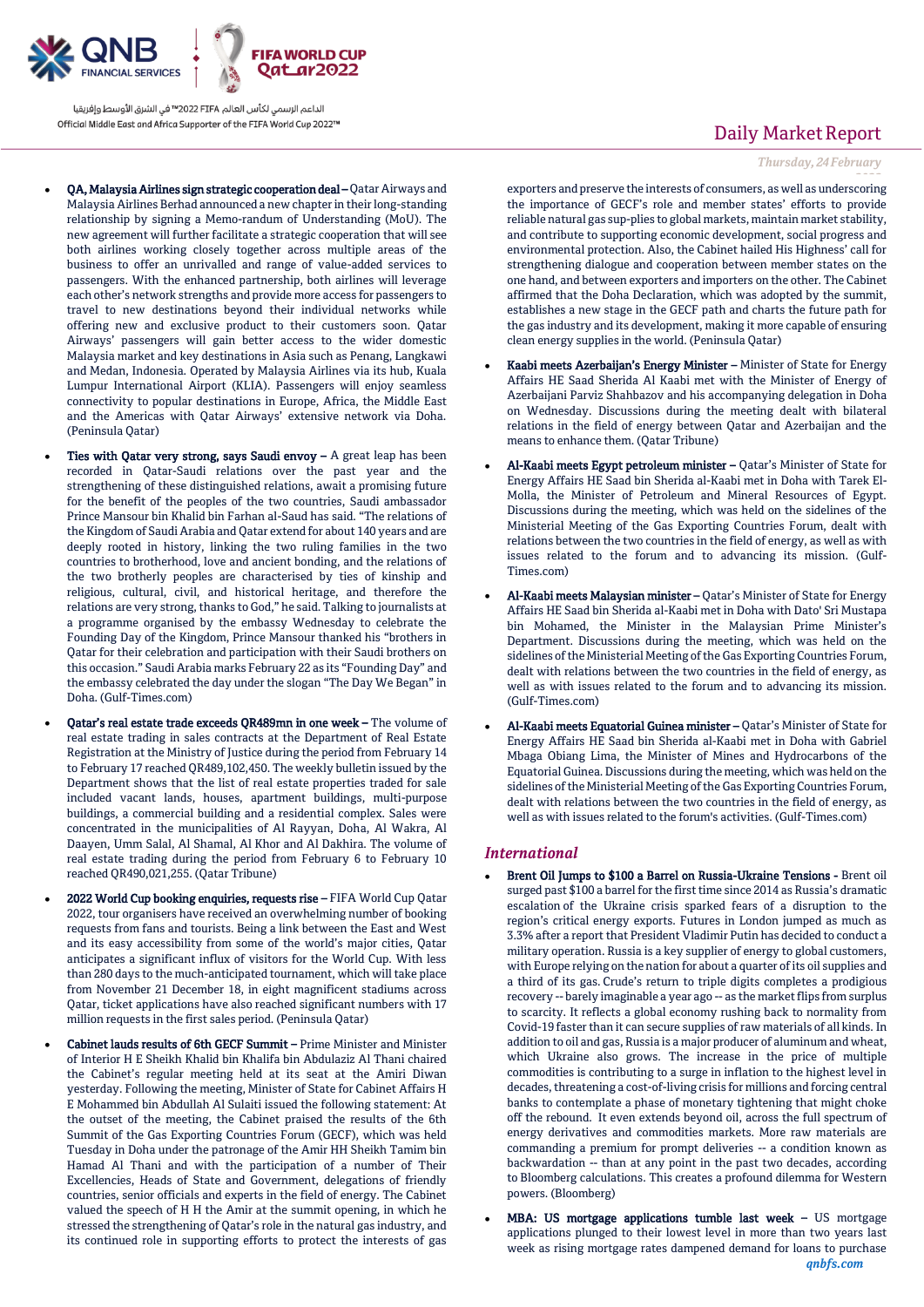

homes and refinancing activity, a survey showed on Wednesday. The Mortgage Bankers Association (MBA) said its Market Composite Index, a measure of mortgage loan application volume, tumbled 13.1% on a seasonally adjusted basis to 466.4 from the prior week. That was the lowest level since December 2019. The refinance index dropped 15.6%, while the purchase index declined 10.1%. The 30-year fixed mortgage rate averaged 4.06%, up from 4.05% in the prior week, according to the MBA. Mortgage rates have been rising, with the Federal Reserve poised to start raising interest rates in March to tame high inflation. Economists expect as many as seven rate hikes from the U.S. central bank this year. (Reuters)

- ECB should keep steady hand in face of shocks The European Central Bank should keep a steady hand rather than tighten its policy in the face of external shocks like scarce supply and the green transition, ECB policymaker Mario Centeno said in an article published on Wednesday. "There are strong reasons for keeping a steady-hand," Centeno, who is also Portugal's central banker, said in the Eurofi magazine. "Embarking in a generalized restrictive loop, when we face exogenous shocks, will not help the economy overcome these challenges," he added. (Reuters)
- BoE's Bailey sees inflation risk but says markets should not get carried away – Bank of England Governor Andrew Bailey said on Wednesday there were clear risks that inflation could again overshoot the central bank's forecasts but markets should not get carried away about the likely scale of interest rate rises. The BoE forecasts inflation will peak at a 30 year high of around 7.25% in April when a 54% rise in regulated household energy bills takes effect. Financial markets expect the BoE to raise rates to nearly 2% this year from 0.5% now. Bailey said there were clear upside risks to the BoE's central inflation forecast if the historic surge in energy prices led to higher wage deals and businesses passing on the costs to consumers. "It's not just wage setting, it's also price setting ... it's both," Bailey told lawmakers. "There is very clearly an upside risk there. The upside risk ... comes through from the second-round effects." Bailey sought to defend earlier remarks - widely criticised by trade unions and politicians -in which he urged pay restraint to avoid a cycle of rising prices and wages. A combination of higher wages and higher inflation would favour workers with greater bargaining power who tended to be better off, Bailey said. (Reuters)

### *Regional*

- Knowledge Economic City, Saudi Govt in MoU to Promote Investment Knowledge Economic City signs 5-year MoU with the Saudi Ministry of Investment to discuss areas of cooperation and develop investment in its projects. To attract investment in the service sector, provide support and consultancies in real estate development and investments. (Bloomberg)
- Global pressure increases risks of higher GCC inflation Central banks are currently struggling to avoid raising the interest rates amid higher inflation in Western countries. But according to Erik Lundback, a senior economist at the International Monetary Fund, the Gulf Cooperation Council countries have somehow managed to maintain the same interest rate levels. Lundback made these remarks during a virtual conference recently organized by the Arab Gulf States Institute in Washington. "The rising cost of living in the GCC is similar to what we see in other emerging markets, but at a much slower pace," Alia Moubayed, MENA and Pakistan chief economist at Jefferies, an investment bank based in London, told Arab News. (Bloomberg)
- \$3.2tn is the volume of construction projects in the GCC countries Government officials, business leaders and experts will discuss economic opportunities at the MENA PPP Forum, which kicked off at the Mövenpick Grand Al Bustan Hotel, Dubai on Wednesday, with the participation of more than 300 government officials, project owners, experts, business leaders and officials. As of June 2021, the total construction project market in the GCC was estimated at \$3.2tn, comprising buildings, infrastructure, and industry as well as the power, water, and oil and gas sectors. Public-private partnership can play a crucial role in bridging the large financing gap in the massive infrastructure development undertaken by the governments of Middle Eastern countries. According to a report by the global accounting firm "PricewaterhouseCoopers": "Given the challenges facing governments in the region, it is clear that

# Daily Market Report

*Thursday, 24February*

*2022* governments will seek private sector support in the delivery of infrastructure projects and look to attract private sector participation and financing to ease the burden on public finances. already overburdened. The public-private partnership will play a crucial role in the recovery phase of the emerging coronavirus disease (COVID-19) in the region. "Although most of the GCC countries have placed the provision of modern infrastructure and world-class public services at the core of their respective national visions, the survey reveals that the region finds it difficult to implement infrastructure projects efficiently and that increased market volatility and oil price volatility And the economic cost of the emerging coronavirus disease (Covid-19) is weighing on government resources across the region." (Bloomberg)

- Saudi SABB signs \$693mn financing facility for Riyadh mall The Saudi British Bank (SABB) has signed a project financing agreement with Nesma & Partners Contracting Company Ltd. worth SR2.6bn (\$693mn), which will be provided over three and half years for the construction of a mall. The Avenues-Riyadh mall, owned by Shumoul Holding, will cost SR6.4bn, SABB said in a statement on Wednesday. The mall project will include hotel towers and a commercial complex with more than 1,300 businesses and stores. (Zawya)
- Saudi ACWA Power closes \$1.3bn debt facility for Red Sea Project Saudi Arabian utility developer ACWA Power said on Wednesday it has closed a senior debt facility for \$1.30bn, instead of the \$1.33bn announced earlier. In addition, the facility arranged for a multi-utilities project at the planned billion-dollar Red Sea project will now include Saudi National Bank in the consortium of financiers, the company said in a statement on the Saudi Stock Exchange (Tadawul). The initial list of lenders had Al Rajhi Bank, Banque Saudi Fransi, Saudi British Bank, Arab Petroleum Investment Corporation, Standard Chartered Bank and Riyad Bank. (Zawya)
- Aramco closes \$15.5bn gas pipeline deal with Global Investor Consortium – Aramco has closed \$15.5 billion gas pipeline deal with Global Investor Consortium. The consortium comprises a cross-section of renowned investors, led by affiliates of Blackrock and Hassana. Aramco and Blackrock sign memorandum of understanding (MoU) to explore joint opportunities in future energy transition infrastructure projects. Consortium has acquired 49% stake in Aramco Gas Pipelines Company, A subsidiary of Aramco, for \$15.5bn. Aramco retains a 51% majority stake in Aramco Gas Pipeline Company, and also retains full ownership and operational control of gas pipeline network. Transaction does not impose any restrictions on Aramco's production volumes. (Reuters)
- JLL announces non-executive board in Saudi Arabia JLL, a leading professional services firm that specializes in real estate, investment management and development consultancy services, has announced it has appointed a non-executive board of leading business figures in Saudi Arabia. The newly created board will assist JLL in driving its medium and long-term strategic direction in Saudi, whilst also advising on key business developments for the firm in the Kingdom. (Zawya)
- CMA Chairman: Saudi Arabia's real estate offers more profit than stock market investments – Real estate investment trusts will offer more profit than stock market investments, said Mohammed bin Abdullah Elkuwaiz, Chairman of Saudi Arabia's Capital Market Authority. Addressing the Real Estate Future Forum on Feb. 23 in Riyadh, the CMA chairman revealed that REITs offer returns up to 5%, higher than stock market profits. He also noted that the volatility of REIT funds is less than the volatility rates of stocks. Talking about the new investment strategy, Abdullah Elkuwaiz said the main focus will be to increase the capital in the existing funds, instead of creating new funds. According to the CMA chairman, listing real estate companies in the financial market is a crucial factor to ensure the sustainability of these businesses. He added that the pace of listing applications in 2022 will be higher than in 2021 due to the increase in corporate governance. (Zawya)
- Riyadh opens doors to real estate future forum today With real estate the second largest contributing sector to the Saudi GDP, investors are flocking to Riyadh to attend the Real Estate Future Forum. On its first day, the forum will host all the top officials and executives in the sector led by Majid Al-Hogail, minister of Municipal and Rural Affairs and Housing. The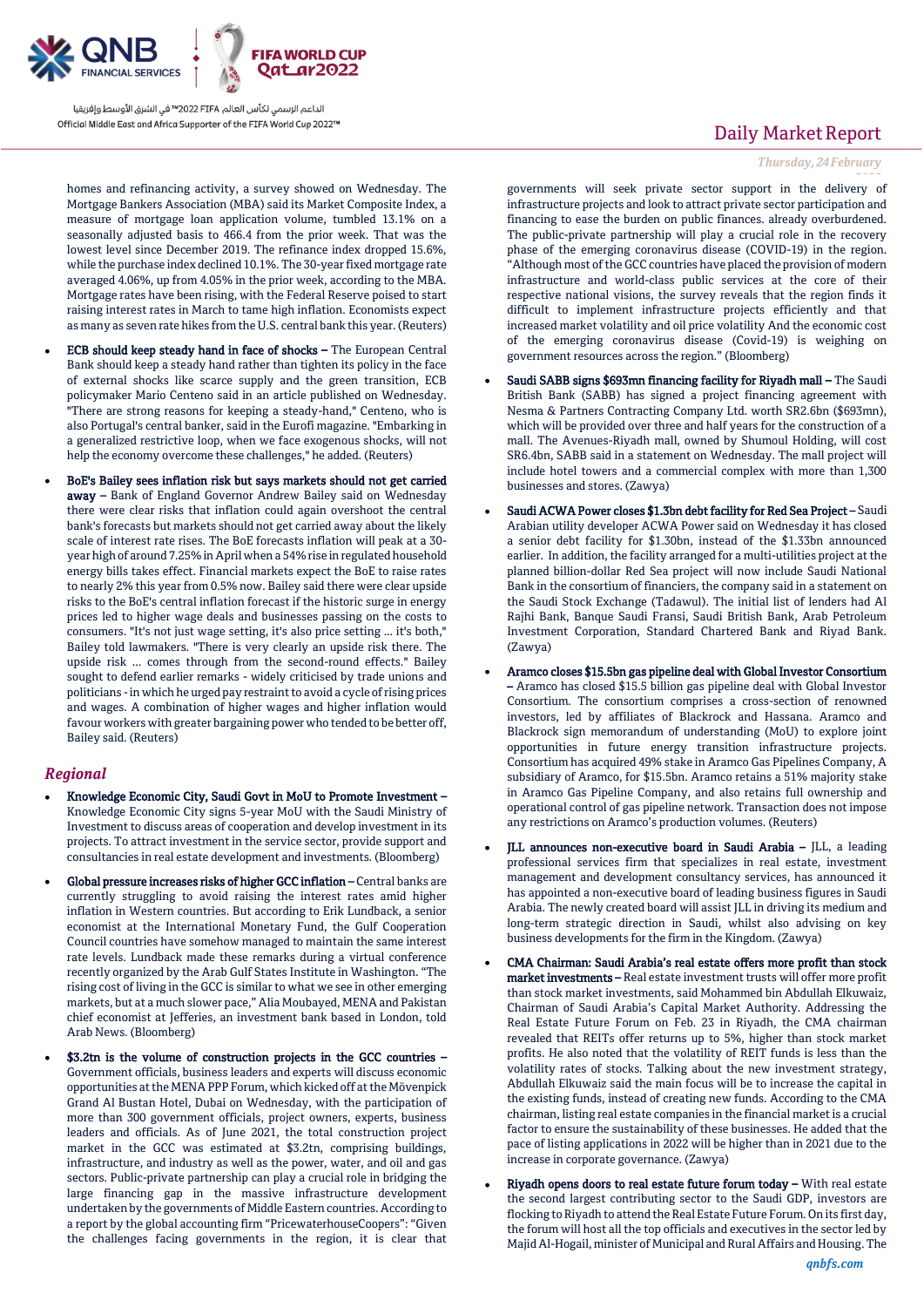

Daily Market Report

*Thursday, 24February*

*2022*

event will take place from 23-24 February. Real estate is linked to the growth of more than 120 other economic sectors, housing minister said in December. (Zawya)

- First Abu Dhabi Bank set to sell \$500mn sukuk First Abu Dhabi Bank, the United Arab Emirates' largest lender, is set to sell \$500mn in senior unsecured Islamic bonds at 75 basis points over U.S. Treasuries, bank documents showed. The spread on the sukuk was tightened from initial price guidance of around 85 basis points over UST after FAB drew around \$1.4bn in orders excluding interest from joint lead managers, the documents showed. The deal is expected to launch later on Wednesday. Bond sales out of the Gulf have been slow this year as issuers wait out debt markets rattled by a more hawkish US Federal Reserve expected to begin an aggressive tightening cycle next month, while political tensions over Ukraine further cloud the outlook. Gulf issuance volumes were already expected to be subdued this year as high oil prices reduce government funding needs. Dubai Islamic Bank, Emirates NBD Capital, First Abu Dhabi Bank, KFH Capital, Saudi National Bank, Sharjah Islamic Bank, Standard Chartered and The Islamic Corporation for the Development of the Private Sector are arranging FAB's sukuk sale. (Zawya)
- UAE's Emirates Development Bank, DIB sign deal to boost SME financing – The state-run Emirates Development Bank (EDB) has signed a deal with UAE lender Dubai Islamic Bank (DIB) to set up a credit guarantee scheme and disburse AED200mn (\$54.4mn) in financing for small and mediumsized enterprises (SMEs). The deal is part of a strategy to support SMEs in the country, particularly Emirati-owned businesses, as well as start-ups that need funding assistance, according to a statement issued on Wednesday. Under the agreement, EDB will provide a credit guarantee program to DIB's SME customers. DIB will offer up to AED10mn in financing to businesses, with half of the facility amount being guaranteed by EDB. DIB is expected to disburse a total of AED200mn in financing. Priority will be given to businesses in sectors such as manufacturing, healthcare, infrastructure, food security and technology. Among those likely to benefit are enterprises that are 51% to 100% owned by a UAE national, as well as expatriates with businesses in priority sectors. (Zawya)
- CBRE: Residential prices and rents in Dubai are growing at the fastest rate since early 2015 – Dubai's residential market continues to record strong levels of activity in 2022, with transaction volumes in January 2022 reaching 5,517, up 80.2% from January 2021. Over this period, off-plan sales increased by 187.5% and secondary market sales by 32.5%. Average prices increased by 10.2% in the year to January 2022. Over this period, average apartment prices increased by 8.5% and average villa prices by 21.8%. As at January 2022, average apartment prices in Dubai stood at AED 1,085 per square foot and average villa prices stood at AED 1,250 per square foot. Compared to the highs witnessed in late 2014, these rates per square foot are 27.1% and 13.5% below the peak, for apartments and villas respectively. (Zawya)
- Central Bank of Oman issues treasury bills worth OMR177mn The Central Bank of Oman (CBO) issued Wednesday No. 555 of government Treasury Bills with a total value of OMR 177 million, for a maturity period of 91 days, from Wednesday until May 25.In a statement, the bank said the average accepted price reached 99.822, and the minimum accepted price arrived at 99.820 per OMR 100.The average discount rate and the average yield reached 0.71461% and 0.71589%, respectively. The interest rate on the Repo operations with CBO is 0.5% while the dis-count rate on the Treasury Bills Discounting Facility with CBO is 0.75%. Treasury bills are a secured short-term financial instrument issued by the Ministry of Finance to provide investment outlets for licensed commercial banks. The Central Bank of Oman acts as the issuance manager for these bills. (Peninsula Qatar)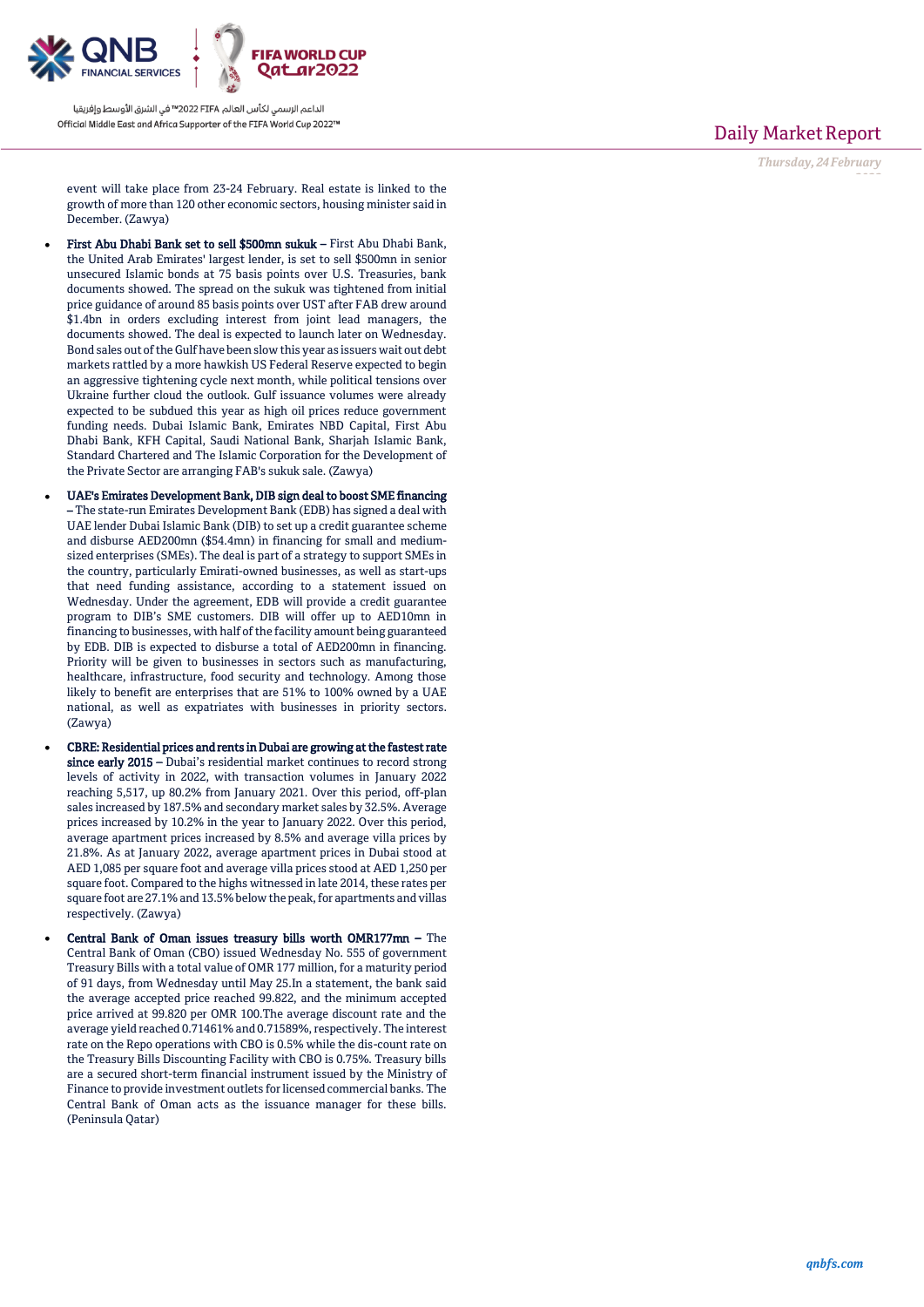

# Daily Market Report

*Thursday, 24February*

*2022*

## *Rebased Performance*





*Source: Bloomberg*

| <b>Asset/Currency Performance</b>    | Close (\$) | 1D%   | WTD%  | YTD%  |  |  |
|--------------------------------------|------------|-------|-------|-------|--|--|
| Gold/Ounce                           | 1,909.01   | 0.5   | 0.6   | 4.4   |  |  |
| Silver/Ounce                         | 24.55      | 1.8   | 2.6   | 5.3   |  |  |
| Crude Oil (Brent)/Barrel (FM Future) | 96.84      | 0.0   | 3.5   | 24.5  |  |  |
| Crude Oil (WTI)/Barrel (FM Future)   | 92.10      | (0.3) | 1.1   | 22.5  |  |  |
| Natural Gas (Henry Hub)/MMBtu        | 4.56       | 1.8   | (1.1) | 24.6  |  |  |
| LPG Propane (Arab Gulf)/Ton          | 144.00     | (2.0) | 7.0   | 28.3  |  |  |
| LPG Butane (Arab Gulf)/Ton           | 154.00     | (2.2) | 0.1   | 10.6  |  |  |
| Euro                                 | 1.13       | (0.2) | (0.1) | (0.6) |  |  |
| Yen                                  | 115.01     | (0.1) | 0.0   | (0.1) |  |  |
| GBP                                  | 1.35       | (0.3) | (0.3) | 0.1   |  |  |
| CHF                                  | 1.09       | 0.4   | 0.4   | (0.7) |  |  |
| AUD                                  | 0.72       | 0.2   | 0.8   | (0.4) |  |  |
| <b>USD Index</b>                     | 96.19      | 0.2   | 0.2   | 0.5   |  |  |
| <b>RUB</b>                           | 81.14      | 2.9   | 4.9   | 8.7   |  |  |
| <b>BRL</b>                           | 0.20       | 1.0   | 2.6   | 11.2  |  |  |
| Source: Bloomberg                    |            |       |       |       |  |  |

*Source: Bloomberg*

| <b>Global Indices Performance</b>                                                 | Close             | 1D%*  | WTD%*  | YTD%*  |
|-----------------------------------------------------------------------------------|-------------------|-------|--------|--------|
| <b>MSCI World Index</b>                                                           | 2,909.33          | (1.4) | (2.5)  | (10.0) |
| DJ Industrial                                                                     | 33,131.76         | (1.4) | (2.8)  | (8.8)  |
| <b>S&amp;P 500</b>                                                                | 4,225.50          | (1.8) | (2.8)  | (11.3) |
| NASDAQ 100                                                                        | 13,037.49         | (2.6) | (3.8)  | (16.7) |
| STOXX 600                                                                         | 453.86            | (0.5) | (1.6)  | (7.6)  |
| <b>DAX</b>                                                                        | 14,631.36         | (0.6) | (2.8)  | (7.9)  |
| <b>FTSE 100</b>                                                                   | 7,498.18          | (0.3) | (0.4)  | 1.7    |
| <b>CAC 40</b>                                                                     | 6,780.67          | (0.3) | (2.2)  | (5.8)  |
| Nikkei <sup>#</sup>                                                               | 26,449.61         | 0.0   | (2.4)  | (7.9)  |
| <b>MSCI EM</b>                                                                    | 1,206.86          | 0.0   | (2.0)  | (2.0)  |
| <b>SHANGHAI SE Composite</b>                                                      | 3,489.15          | 1.1   | 0.1    | (3.5)  |
| <b>HANG SENG</b>                                                                  | 23,660.28         | 0.6   | (2.8)  | 1.0    |
| <b>BSE SENSEX</b>                                                                 | 57,232.06         | (0.1) | (1.1)  | (2.0)  |
| Bovespa                                                                           | 112,007.60        | 0.2   | 1.7    | 18.6   |
| <b>RTS</b><br>$\mathbf{r}$ , and the set of $\mathbf{r}$<br>$-222$<br>.<br>$\sim$ | 1,204.11<br>$- -$ | (1.8) | (13.5) | (24.5) |

*Source: Bloomberg (\*\$ adjusted returns; #Market was closed on February 23)*